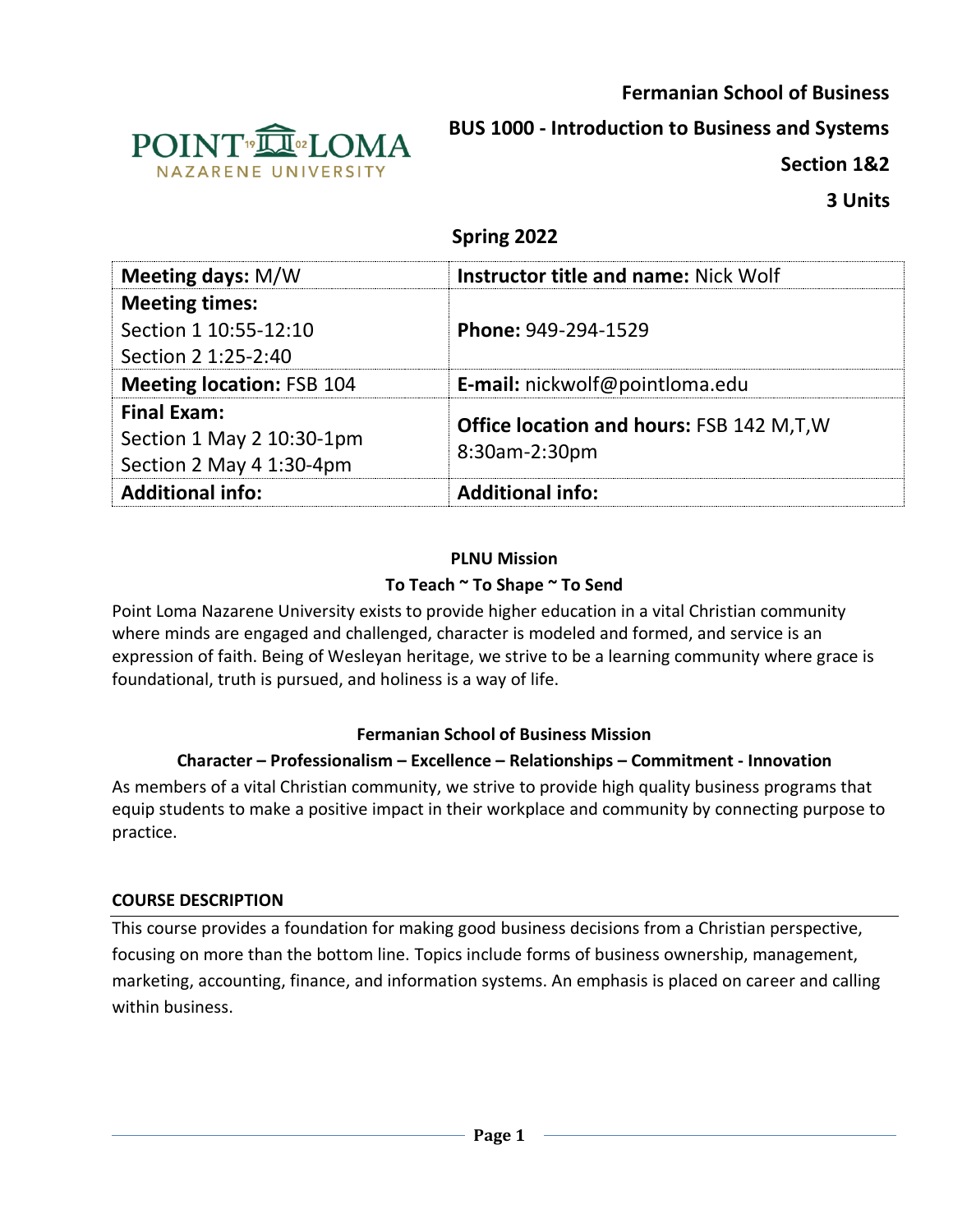## **COURSE LEARNING OUTCOMES**

Upon completion of this course, students will be able to:

- 1. Exhibit knowledge of the foundations of business including business ownership, Ethics, Management, Marketing, Supply Chain Finance, Accounting and Information Systems (PLO 1, A1, C1, D1, E1 & F1).
- 2. Demonstrate effective oral and written business communication (PLO 3).
- 3. Recognize ethical values as they pertain to business (PLO 4).
- 4. Demonstrate effective teamwork and collaboration (PLO 5).
- 5. Identify and analyze potential career options in business and develop a better understanding of self and personal calling (PLO 1).
- 6. Exhibit and apply basic Excel skills and financial literacy tools (PLO 1).

# **COURSE CREDIT HOUR INFORMATION**

In the interest of providing sufficient time to accomplish the stated Course Learning Outcomes, this class meets the PLNU credit hour policy for a 3-unit class delivered over 16 weeks. Specific details about how the class meets the credit hour requirement can be provided upon request.

# **REQUIRED TEXTS AND RECOMMENDED STUDY RESOURCES**

- Pride, Hughes and Kapoor, (2013). Foundations of Business 6th ed., South-Western Cengage Learning, ISBN-13: 978-1-337-38692-0
- Gallup Strengths Assessment (*information provided by professor)*
- Excel Online Module (*information provided by professor)*

## **ASSESSMENT AND GRADING**

*Note:* Clearly define a grading policy to avoid any confusion concerning expectations. It is most helpful if at least two things are present: 1) a point distribution and 2) a grading scale.

| Sample assignment distribution by percentage:          | Grade Scale    |               |
|--------------------------------------------------------|----------------|---------------|
| Weekly quizzes 205 Points (18%)<br>$\bullet$           |                |               |
| Strengths Reflection Paper25 Points (2.5%<br>$\bullet$ | $A = 95 - 100$ | $C = 73 - 76$ |
| Executive Summary 50 Points (5%)<br>$\bullet$          |                |               |
| WSJ Cases.<br>90 Points (12%)<br>$\bullet$             | $A = 90 - 94$  | $C = 70 - 72$ |
| 75 Points (7.5%)<br>LinkedIn<br>$\bullet$              | $B+=87-89$     | $D+=67-69$    |
| 75 Points (7%)<br>Participation<br>$\bullet$           | $B = 83 - 86$  | $D = 63 - 66$ |
| Video Discussions (5 each) 30 Points (3%)<br>$\bullet$ |                |               |
| 150 Points (15%)<br><b>Final Project</b><br>$\bullet$  | $B = 80 - 82$  | $D = 60 - 62$ |
| Info Systems<br>150 Points (15%)<br>$\bullet$          | $C+=77-79$     | $F = 0.59$    |
| 150 Points (15%)<br>Excel<br>$\bullet$                 |                |               |
| <b>1000 Points</b><br>Total                            |                |               |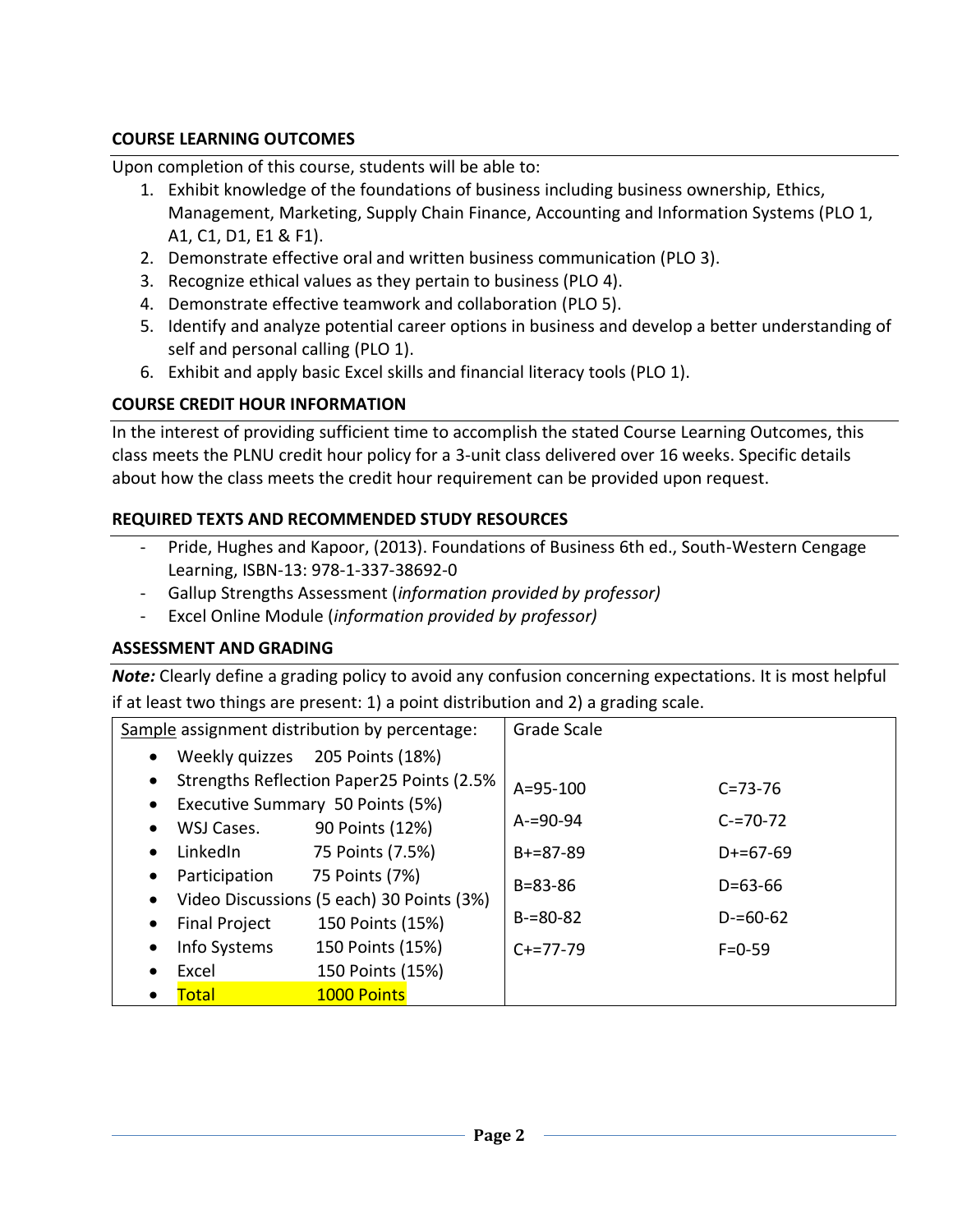#### **INCOMPLETES AND LATE ASSIGNMENTS**

All assignments are to be submitted/turned in by the beginning of the class session when they are due—including assignments posted in Canvas. Incompletes will only be assigned in extremely unusual circumstances.

### **SPIRITUAL CARE**

Please be aware PLNU strives to be a place where you grow as whole persons. To this end, we provide resources for our students to encounter God and grow in their Christian faith.

If students have questions, a desire to meet with the chaplain or have prayer requests you can contact the [Office of Spiritual Development](https://www.pointloma.edu/offices/spiritual-development)

#### **PLNU COPYRIGHT POLICY**

Point Loma Nazarene University, as a non-profit educational institution, is entitled by law to use materials protected by the US Copyright Act for classroom education. Any use of those materials outside the class may violate the law.

### **PLNU ACADEMIC HONESTY POLICY**

Students should demonstrate academic honesty by doing original work and by giving appropriate credit to the ideas of others. Academic dishonesty is the act of presenting information, ideas, and/or concepts as one's own when in reality they are the results of another person's creativity and effort. A faculty member who believes a situation involving academic dishonesty has been detected may assign a failing grade for that assignment or examination, or, depending on the seriousness of the offense, for the course. Faculty should follow and students may appeal using the procedure in the university Catalog. See [Academic Policies](https://catalog.pointloma.edu/content.php?catoid=52&navoid=2919#Academic_Honesty) for definitions of kinds of academic dishonesty and for further policy information.

## **PLNU ACADEMIC ACCOMMODATIONS POLICY**

PLNU is committed to providing equal opportunity for participation in all its programs, services, and activities. Students with disabilities may request course-related accommodations by contacting the Educational Access Center (EAC), located in the Bond Academic Center [\(EAC@pointloma.edu](mailto:EAC@pointloma.edu) or 619-849-2486). Once a student's eligibility for an accommodation has been determined, the EAC will issue an academic accommodation plan ("AP") to all faculty who teach courses in which the student is enrolled each semester.

PLNU highly recommends that students speak with their professors during the first two weeks of each semester/term about the implementation of their AP in that particular course and/or if they do not wish to utilize some or all of the elements of their AP in that course.

Students who need accommodations for a disability should contact the EAC as early as possible (i.e., ideally before the beginning of the semester) to assure appropriate accommodations can be provided. It is the student's responsibility to make the first contact with the EAC.

## **PLNU ATTENDANCE AND PARTICIPATION POLICY**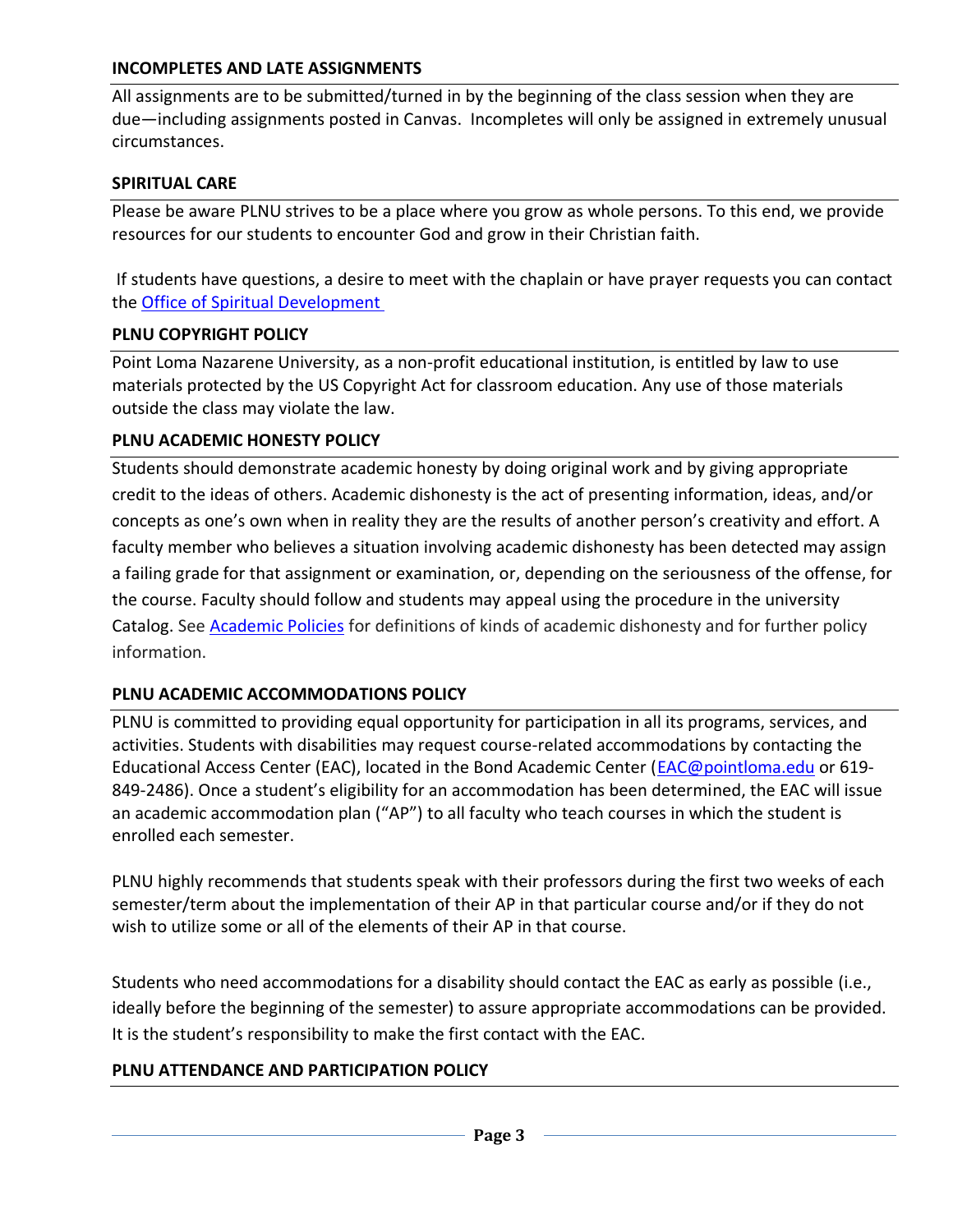Regular and punctual attendance at all class sessions is considered essential to optimum academic achievement. If the student is absent for more than 10 percent of class sessions, the faculty member will issue a written warning of de-enrollment. If the absences exceed 20 percent, the student may be de-enrolled without notice until the university drop date or, after that date, receive the appropriate grade for their work and participation.

## **USE OF TECHNOLOGY**

In order to be successful in your course, you'll need to meet the minimum technology and system requirements; please refer to the *[Technology and System Requirements](https://help.pointloma.edu/TDClient/1808/Portal/KB/ArticleDet?ID=108349)* information. Additionally, students are required to have headphone speakers, microphone, or webcams compatible with their computer available to use for any online or hybrid classes. Please note that any course with online proctored exams require a computer with a camera (tablets are not compatible) to complete exams online.

Problems with technology do not relieve you of the responsibility of participating, turning in your assignments, or completing your class work.

### **FINAL EXAMINATION POLICY**

Successful completion of this class requires taking the final examination **on its scheduled day**. No requests for early examinations or alternative days will be approved.

| <b>DATE</b><br><b>PRESENTED</b> | <b>CLASS CONTENT OR ASSIGNMENT</b>                                                                | <b>ASSIGNMENT</b><br><b>Topics</b>                                             |
|---------------------------------|---------------------------------------------------------------------------------------------------|--------------------------------------------------------------------------------|
| 1/11                            | Course Introduction<br>Via Zoom                                                                   | <b>Review Syllabus/Course</b><br>Introduction/Form Groups                      |
| 1/12                            | Foundations of Business - CH 1<br>Via Zoom<br><b>Mackey Video Discussion</b>                      | Introduction to Business and<br>Economics/Deeper Purpose of<br><b>Business</b> |
| 1/17                            | <b>MLK Day</b>                                                                                    | No Class                                                                       |
| 1/19                            | Foundations of Business - CH 2                                                                    | <b>CSR and Ethics</b>                                                          |
| 1/24                            | <b>WSJ Article Discussion</b><br>LinkedIn<br>Patagonia Video Discussion                           | <b>Start LinkedIn</b><br>profile/Sustainable Manufacturing                     |
| 1/26                            | Foundations of Business - CH 4                                                                    | <b>Business Ownership</b>                                                      |
| 1/31                            | Foundations of Business - CH 6                                                                    | Management and Leadership                                                      |
| 2/2                             | <b>WSJ Case Discussion</b><br>Buckingham Leadership Video<br><b>Discuss Team Industry Project</b> | Understanding your Why and<br>leadership/Pick Group<br><b>Industry</b>         |
| 2/7                             | Foundations of Business - CH 9                                                                    | <b>Human Resources</b>                                                         |
|                                 |                                                                                                   |                                                                                |

## **COURSE SCHEDULE AND ASSIGNMENTS**